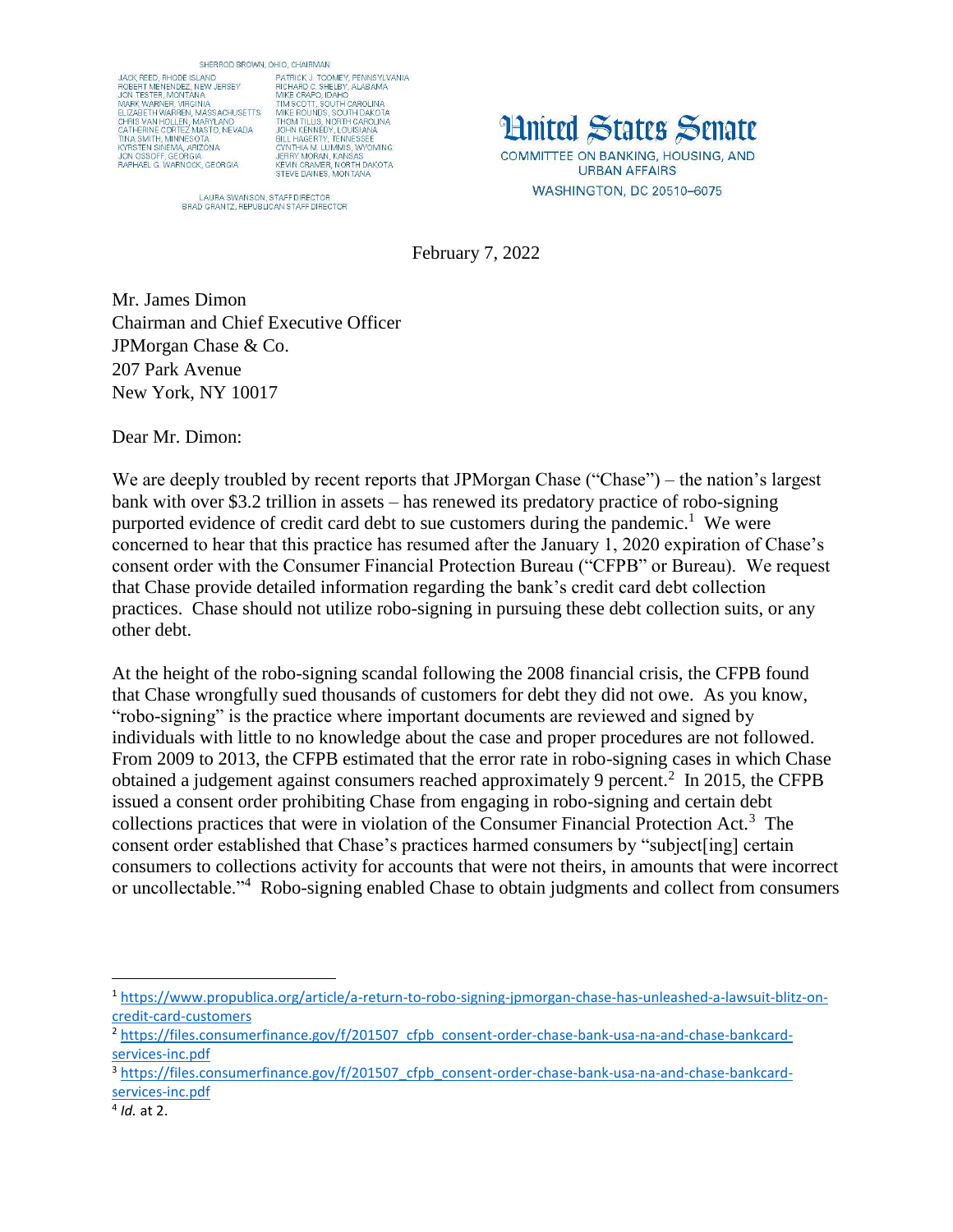based on "documents that were falsely sworn and that at times contained inaccurate amounts."<sup>5</sup> The purpose of the consent order was "to ensure [Chase] do[es] not revive these practices."<sup>6</sup>

Chase has stated that it "quality-check[s] 100%," of the affidavits used in the credit card suits.<sup>7</sup> We respectfully request that Chase substantiate this statement because a failure to properly check this information can lead to wage garnishment and direct bank withdrawals for debts consumers do not owe. Not only does this practice result in wage garnishing and taking money directly out of customers' accounts for wrongful debts, these collections negatively impact consumers' credit scores through credit reporting, making it more difficult for those consumers to obtain jobs, housing, and affordable credit—all due to Chase's mistakes. The potential resumption of this practice could affect tens of millions of American families who rely on Chase for financial services.

To better understand Chase's credit card collection practices, please provide the following information regarding the review processes:

- 1. Has Chase resumed the practice of robo-signing?
- 2. If so, does Chase believe that this practice is consistent with the CFPB's consent order?
- 3. How many employees of Chase are dedicated to reviewing customer files to decide whether to pursue a lawsuit collecting on debt?
- 4. How many supervisory employees review decisions to submit a lawsuit?
- 5. How many employees are tasked with substantiating the action via the drafting and signing of an affidavit?
	- a. Do these employees have personal knowledge of the case?
	- b. What particular elements of a customer's file are utilized in drafting the affidavit?
	- c. How much time does a staff member utilize to review a customer's file and draft the affidavit to submit in support of a collections action?
- 6. How does Chase quality check the affidavits used in debt collection suits against credit card consumers?

Please provide the following information regarding Chase's credit card collections:

- 1. What types of hardship policies did Chase have in place in 2020 and 2021?
- 2. Did Chase affirmatively tell every customer about its hardship policy and any opportunity to put collection on hold for those impacted by the pandemic?
	- a. If yes, how were these policies and opportunities communicated to customers?
- 3. How did Chase select people to sue during a pandemic? How did it screen out those with financial hardship as a result of the pandemic?
- 4. There is extensive evidence about racial disparities in debt collection and the disparate impact of the pandemic on black and Hispanic communities. How does Chase ensure that its collection activity and collection lawsuits do not create racial disparities?

 $\overline{\phantom{a}}$ 5 *Id.* 

<sup>6</sup> *Id.* 

<sup>7</sup> [https://www.propublica.org/article/a-return-to-robo-signing-jpmorgan-chase-has-unleashed-a-lawsuit-blitz-on](https://www.propublica.org/article/a-return-to-robo-signing-jpmorgan-chase-has-unleashed-a-lawsuit-blitz-on-credit-card-customers)[credit-card-customers](https://www.propublica.org/article/a-return-to-robo-signing-jpmorgan-chase-has-unleashed-a-lawsuit-blitz-on-credit-card-customers)